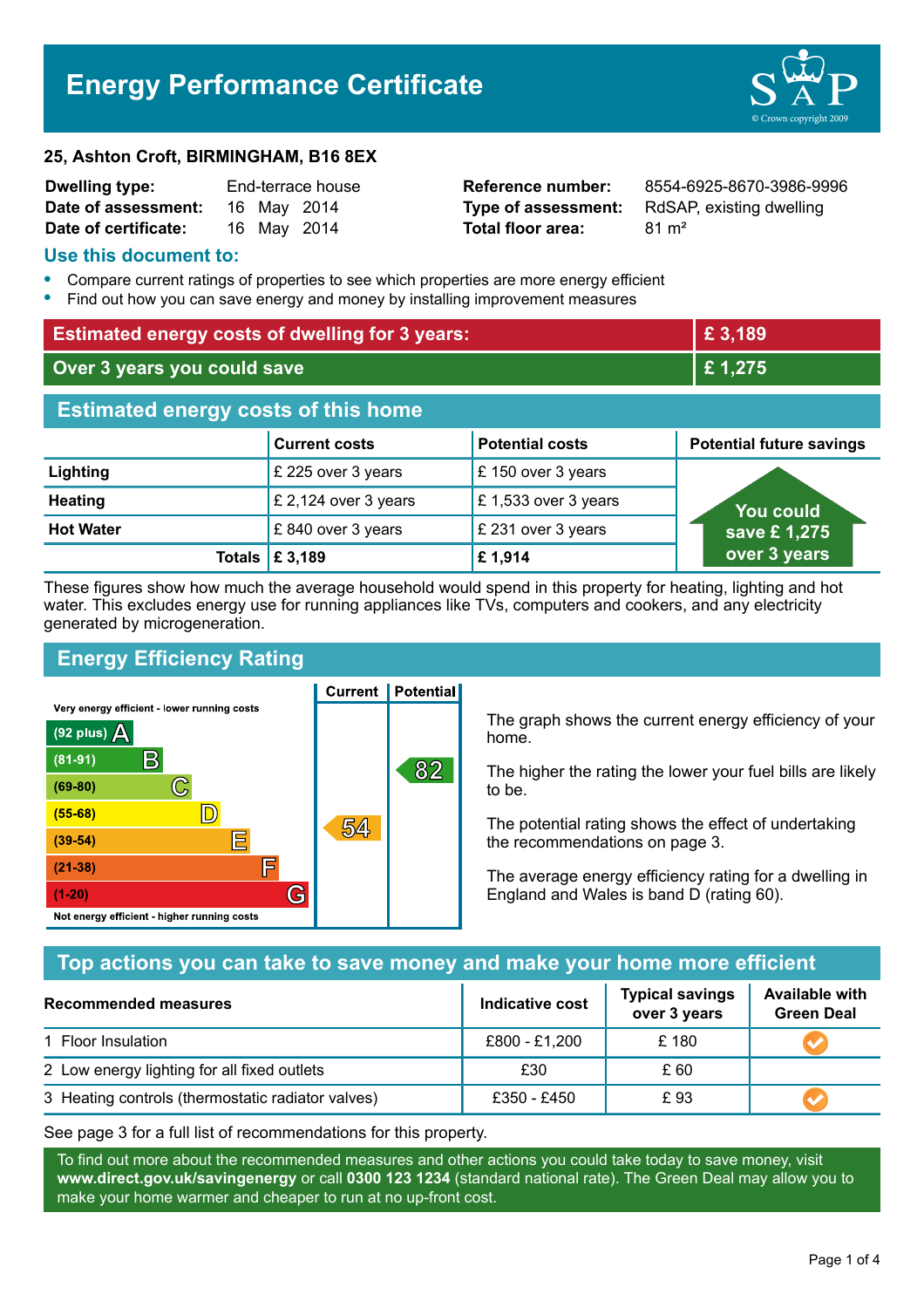# **Summary of this home's energy performance related features**

| <b>Element</b>        | <b>Description</b>                          | <b>Energy Efficiency</b> |
|-----------------------|---------------------------------------------|--------------------------|
| Walls                 | Cavity wall, as built, insulated (assumed)  | ★★★★☆                    |
| Roof                  | Pitched, 200 mm loft insulation             | ★★★★☆                    |
| Floor                 | Solid, no insulation (assumed)              |                          |
| Windows               | Fully double glazed                         | ★★★☆☆                    |
| Main heating          | Boiler and radiators, mains gas             | ★★★★☆                    |
| Main heating controls | Programmer and room thermostat              | ★★★☆☆                    |
| Secondary heating     | Room heaters, mains gas                     |                          |
| Hot water             | Electric immersion, standard tariff         | ★☆☆☆☆                    |
| Lighting              | Low energy lighting in 50% of fixed outlets | ★★★★☆                    |

Current primary energy use per square metre of floor area: 284 kWh/m² per year

The assessment does not take into consideration the physical condition of any element. 'Assumed' means that the insulation could not be inspected and an assumption has been made in the methodology based on age and type of construction.

# **Low and zero carbon energy sources**

Low and zero carbon energy sources are sources of energy that release either very little or no carbon dioxide into the atmosphere when they are used. Installing these sources may help reduce energy bills as well as cutting carbon. There are none provided for this home.

# **Opportunity to benefit from a Green Deal on this property**

The Green Deal may enable owners and occupiers to make improvements to their property to make it more energy efficient. Under a Green Deal, the cost of the improvements is repaid over time via a credit agreement. Repayments are made through a charge added to the electricity bill for the property. To see which improvements are recommended for this property, please turn to page 3. You can choose which improvements you want to install and ask for a quote from an authorised Green Deal provider. They will organise installation by an authorised Green Deal installer. If you move home, the responsibility for paying the Green Deal charge under the credit agreement passes to the new electricity bill payer.

For householders in receipt of income-related benefits, additional help may be available.

To find out more, visit **www.direct.gov.uk/savingenergy** or call **0300 123 1234**.

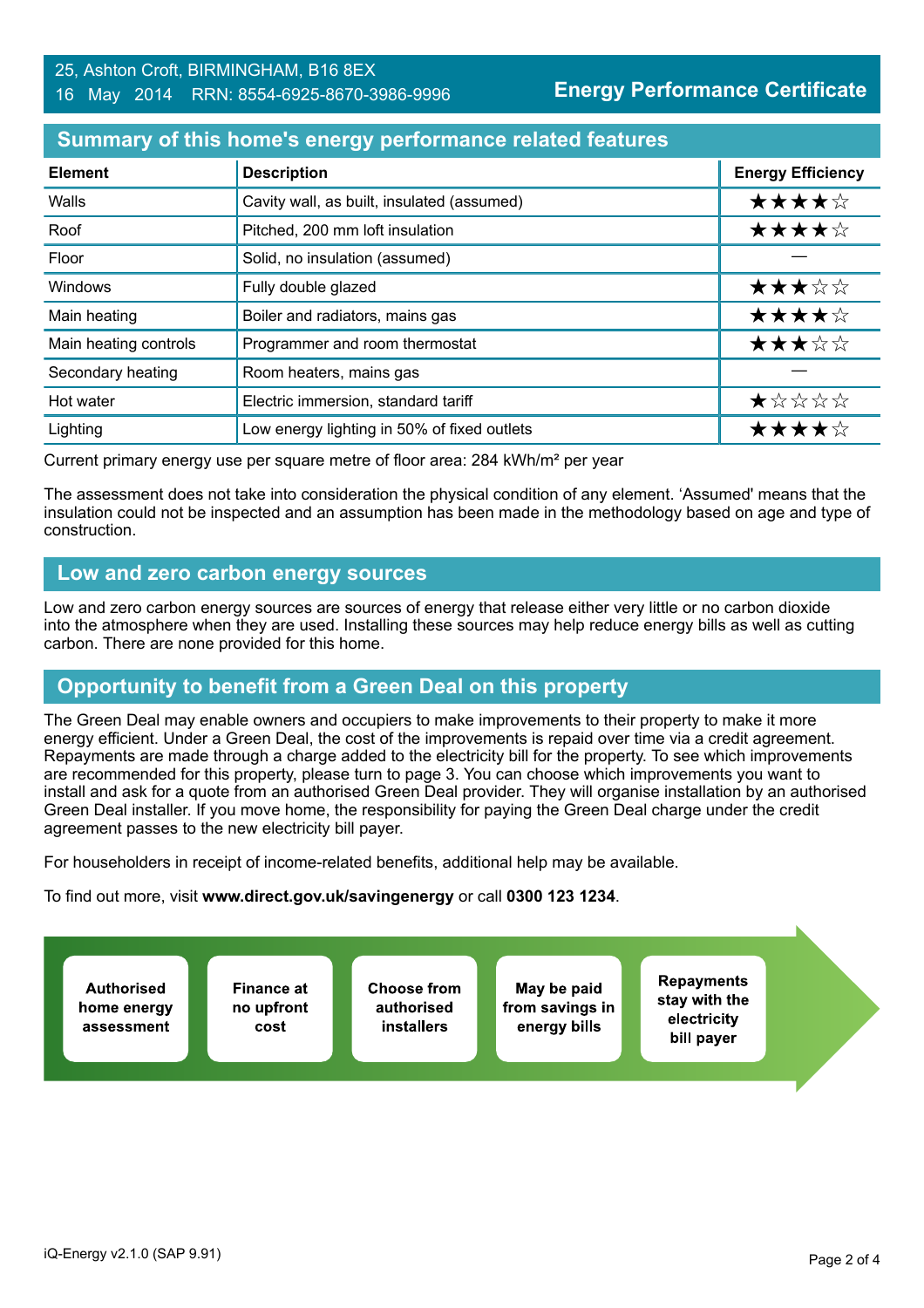#### 25, Ashton Croft, BIRMINGHAM, B16 8EX 16 May 2014 RRN: 8554-6925-8670-3986-9996

# **Recommendations**

The measures below will improve the energy performance of your dwelling. The performance ratings after improvements listed below are cumulative; that is, they assume the improvements have been installed in the order that they appear in the table. Further information about the recommended measures and other simple actions you could take today to save money is available at **www.direct.gov.uk/savingenergy**. Before installing measures, you should make sure you have secured the appropriate permissions, where necessary. Such permissions might include permission from your landlord (if you are a tenant) or approval under Building Regulations for certain types of work.

Measures with a green tick are likely to be fully financed through the Green Deal since the cost of the measures should be covered by the energy they save. Additional support may be available for homes where solid wall insulation is recommended. If you want to take up measures with an orange tick  $\blacklozenge$ , be aware you may need to contribute some payment up-front.

| <b>Recommended measures</b>                        | <b>Indicative cost</b> | <b>Typical savings</b><br>per year | <b>Rating after</b><br><b>improvement</b> | <b>Green Deal</b><br>finance |
|----------------------------------------------------|------------------------|------------------------------------|-------------------------------------------|------------------------------|
| Floor Insulation                                   | £800 - £1,200          | £ 60                               | <b>D56</b>                                |                              |
| Low energy lighting for all fixed outlets          | £30                    | £ 20                               | <b>D57</b>                                |                              |
| Heating controls (thermostatic radiator<br>valves) | £350 - £450            | £ 31                               | <b>D58</b>                                |                              |
| Replace boiler with new condensing<br>boiler       | £2,200 - £3,000        | £ 276                              | C70                                       |                              |
| Solar water heating                                | £4,000 - £6,000        | £ 37                               | C72                                       |                              |
| Solar photovoltaic panels, 2.5 kWp                 | £9,000 - £14,000       | £241                               | <b>B82</b>                                |                              |

## **Alternative measures**

There are alternative measures below which you could also consider for your home.

- **•** Biomass boiler (Exempted Appliance if in Smoke Control Area)
- **•** Air or ground source heat pump
- **•** Micro CHP